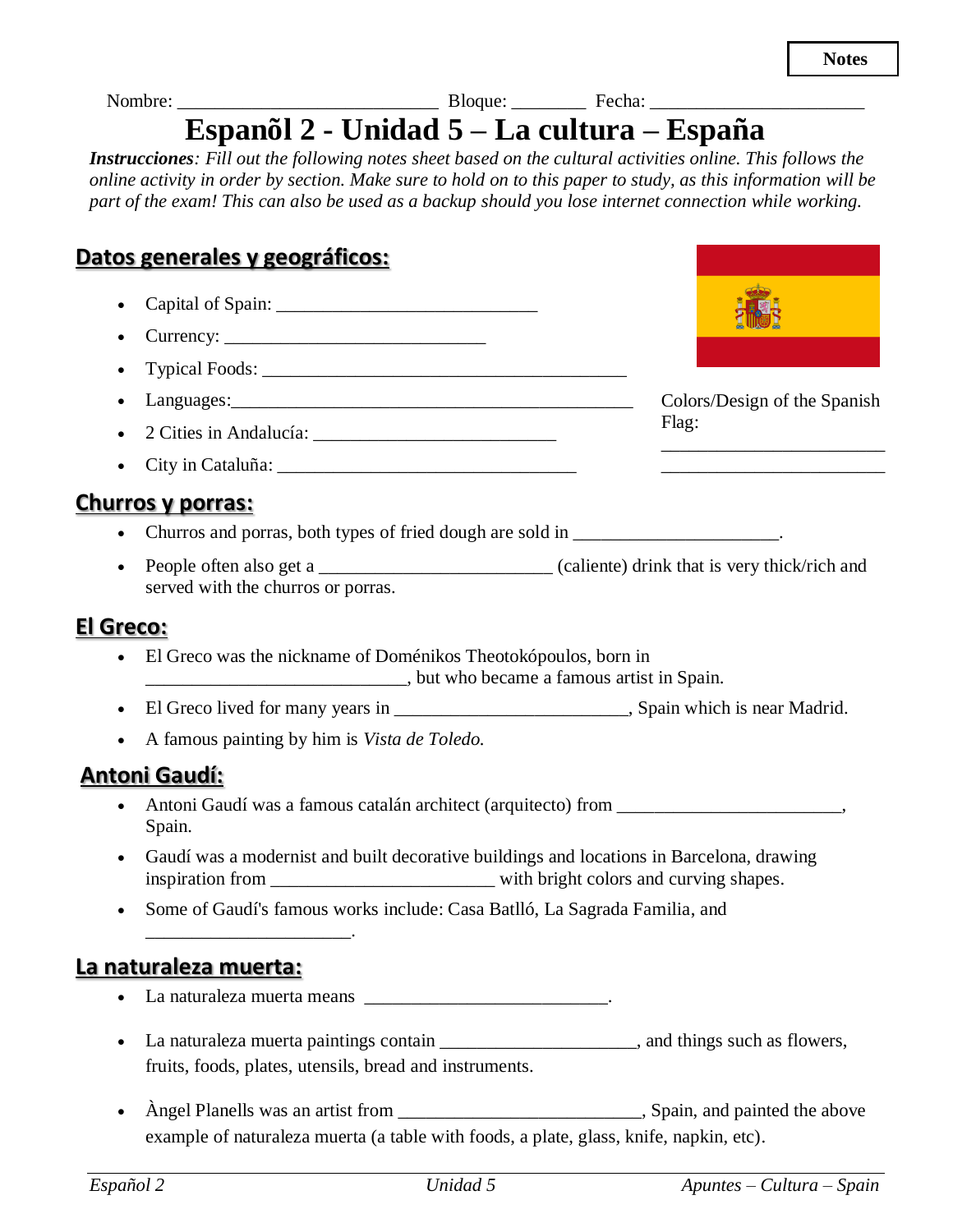#### **Las tapas:**

- Tapas are \_\_\_\_\_\_\_\_\_\_\_\_\_\_\_\_\_\_\_\_\_\_\_\_\_\_\_\_\_ and are very common in Spain.
- Common tapas dishes include *aceitunas* (olives), *el jamón*, *los calamares* (squid) y *los pulpos*  $($
- Another common tapa is la ensaladilla rusa, which is a mix of \_\_\_\_\_\_\_\_\_\_\_\_\_\_\_\_\_\_\_\_\_\_\_, carrots, peas and mayonnaise.
- Another common tapa *la torilla de patatas* (*tortilla española*) which is \_\_\_\_\_\_\_\_\_\_\_\_\_\_\_\_\_\_\_\_\_ than tortillas from Mexico/Central America. A *tortilla española* is made with egg, potatoes and onion. A *tortilla mexicana* is made of flour or corn.

## **Typical Spanish Dishes:**

- Paella is a traditional rice dish originating from , Spain and is usually made with saffron, chicken, and shellfish.
- is a cold soup made of tomatoes and raw vegetables blended together.
- **• b is a dessert custard served with a caramel sauce.**

## **Pablo Neruda:**

- Pablo Neruda was a famous poet from \_\_\_\_\_\_\_\_\_\_\_\_\_\_\_\_\_\_\_\_\_\_\_\_\_.
- Pablo Neruda wrote many **b** to various every day objects (*las cosas* **b** to various every day objects (*las cosas más básicas de la vid*a).

## **Maria Blanchard:**

\_\_\_\_\_\_\_\_\_\_\_\_\_\_\_\_\_\_\_\_\_\_\_\_\_\_\_.

• María Blanchard was a famous Spanish painter (*pintora*) who also taught

• Common themes of Maria Blanchard's work were  $\blacksquare$ 

• She used the money from the sale of her paintings to help \_\_\_\_\_\_\_\_\_\_\_\_\_\_\_\_\_\_\_\_\_\_\_\_.

#### **Las horas de comer:**

- In Spain, many people eat a \_\_\_\_\_\_\_\_\_\_\_\_\_\_\_\_\_\_\_\_\_\_\_\_\_\_\_\_ breakfast between 7 and 9 am.
- They eat a \_\_\_\_\_\_\_\_\_\_\_\_\_\_\_\_\_\_\_\_\_\_\_\_\_\_\_ lunch between 1:30 and 3:30pm. Then may have a snack later between lunch and dinner.
- In Spain, many people don't eat \_\_\_\_\_\_\_\_\_\_\_\_\_\_\_\_\_\_\_\_\_\_\_\_\_\_\_\_ until 9 or 10 at night.
- In Spanish-speaking countries such as Spain, El Salvador and Uruguay, is the main meal of the day.
- People in El Salvador generally eat dinner the subset of the spain.